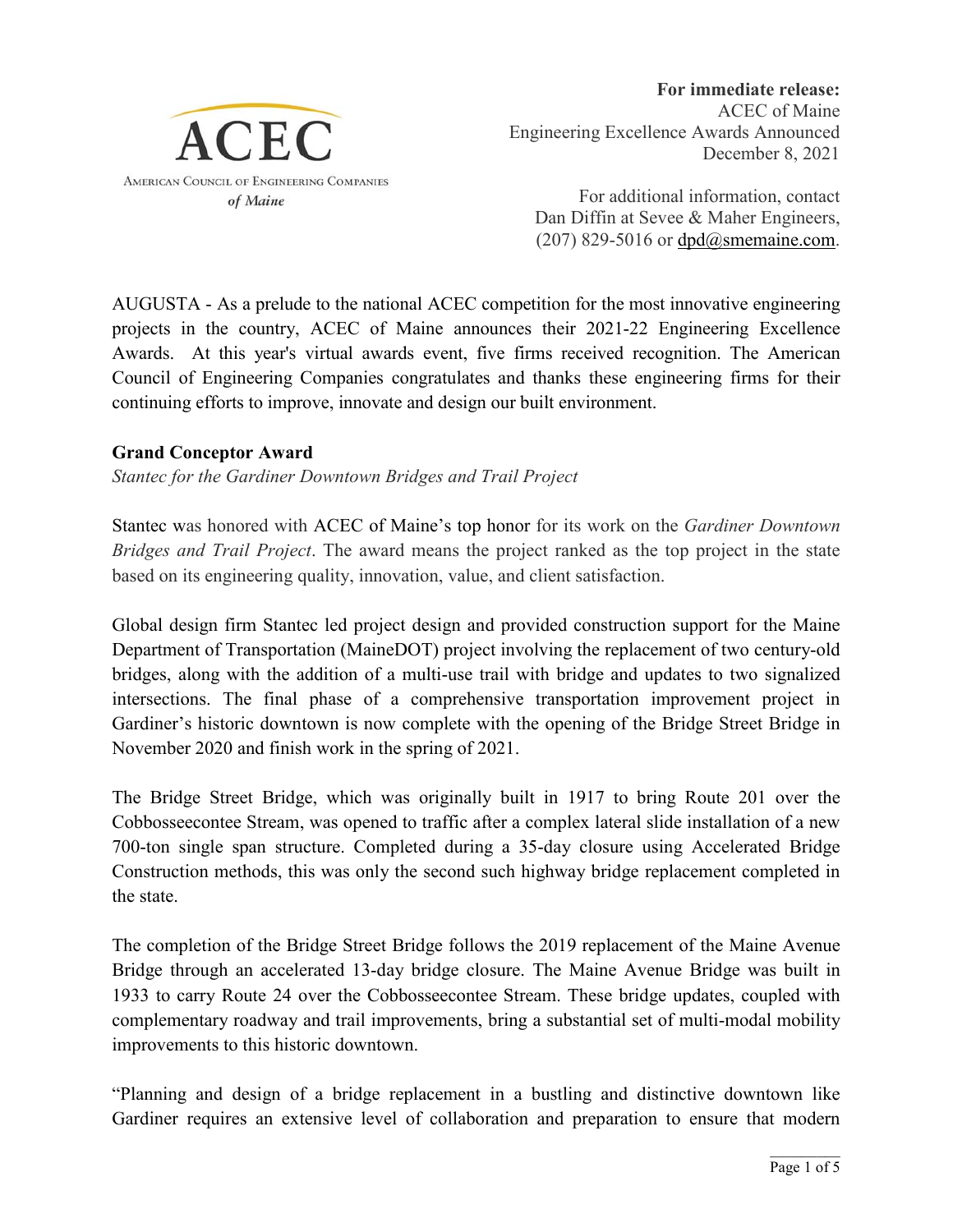mobility upgrades still complement a community's character and needs. For example, our design for the Bridge Street replacement took particular care to accommodate a unique rail car diner connected to the side of the existing bridge," said Tim Merritt, principal with Stantec. "By utilizing our experience in Accelerated Bridge Construction, we're proud to have completed this project with minimal disruption to the community, the nearby historic properties, and the endangered fish species that call the Cobbosseecontee Stream home."

As part of its project role for MaineDOT, Stantec designed the two bridge replacements as well as a recreational trail bridge that connects to the Kennebec River Rail Trail. Trail enhancements include landscaping; use of salvaged granite; ornamental lighting; interpretive panels celebrating the stream's historic dams, fish species, and birds of prey; and safety features. Additional project considerations included utility relocations, endangered fish species protection, and remediation of contaminated soils.

Reed & Reed, Inc. served as project general contractor with McGee Construction as the earthwork subcontractor. Additional key design subconsultants are Haley & Aldrich for geotechnical and TMSI for signalized intersections and utility coordination.

### **Honor Award for Economic Benefit to Client**

*Haley & Aldrich for the Children's Museum & Theatre of Maine* 

Haley & Aldrich, an environmental and geotechnical engineering consulting firm, provided geotechnical engineering services for the recently completed Children's Museum & Theatre of Maine (Museum), which was constructed on Thompson's Point, along Portland's historic waterfront. A highly collaborative alternative's analysis was completed by the design team, construction manager and Museum to determine a building foundation support alternative that resulted in substantial cost savings that better enabled the Museum to meet the needs of their education mission through the 21st century.

The subsurface conditions present at Thompson's Point consist of highly compressible harbor bottom and marine clay deposits and are some of the most challenging in the region. The project team realized early on that a collaborative approach to identify, evaluate, vet, design, and price technically feasible foundation support alternatives would be needed to reduce risk and to help the Museum towards their mission. Alternatives included piles, below grade space with a mat foundation and ground improvement techniques. Based on their thorough understanding of the compressibility characteristics of the soils present at the site, Haley & Aldrich completed detailed technical analyses and collaborated with the design team, construction manager and the Museum to select the temporary preload-surcharge ground improvement alternative as the preferred option as it was the most cost-effective solution as compared to the other alternatives. This temporary preload-surcharge alternative allowed the new building to be supported on a conventional spread footing foundation system, met the construction schedule and the Museum's risk tolerance, and reduced the overall cost of the project by an estimated \$250,000 while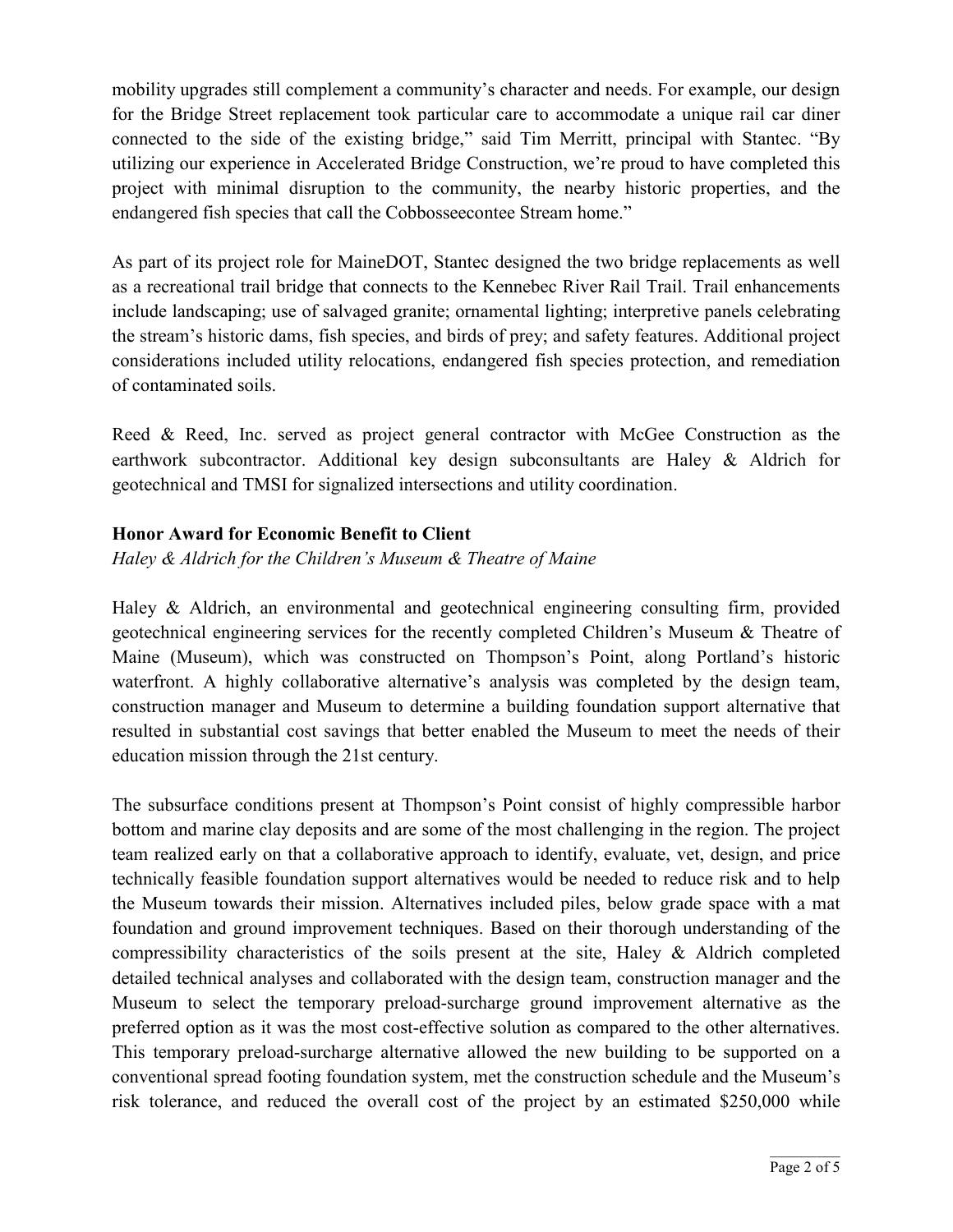eliminating adverse impacts to an adjacent building and contributed to making Thompson's Point the new home of the Children's Museum & Theatre of Maine.

"Teamwork and collaboration with the entire team to evaluate, vet, design, and price each alternative made it possible to identify, design and build the most cost-effective foundation system for the new building," said Wayne Chadbourne, Principal Engineer at Haley & Aldrich. "We're very proud to have been a part of such a highly functioning team whose work helped this critical cultural institution find a new home on Thompson's Point."

# **Honor Award for Successful Fulfillment of Client/Owner Needs**

*SLR for the Colby College Roundabout Project*

SLR International Corporation (SLR) was responsible for providing design, value engineering, and construction phase services on the recently constructed roundabout located at Colby College, at the intersection of Mayflower Drive and Campus Drive in Waterville, Maine. The key to these improvements was ensuring minimal disruption to the campus activities. This fast-track project needed to be constructed without detouring traffic between the beginning of June and the end of August before students and sports teams returned. SLR supported the accelerated schedule with innovative engineering solutions, and close and responsive coordination with the contractor, Sargent Corporation.

The new roundabout provided improved traffic flow and safety conditions in the area, with an improved, dedicated bus drop-off area and bike paths constructed with materials to increase longevity. The improvements resulted in minimizing tree loss and reclamation of materials.

To mitigate traffic during construction, a unique application of granite curbing was installed using concrete slip forms to allow early paving. SLR completed a Value Engineering analysis that resulted in a cost savings of over \$350,000, minimized utility relocations, and reduced the duration of construction.

The completed project provides operational, safety, and aesthetic benefits to over 2,000 Colby College students, as well as athletic teams, faculty, and the local community.

# **Honor Award for Unique Application of Existing Technology**

*Wright-Pierce for the East Side CSO Storage Tank Project* 

Wright-Pierce of Topsham, Maine received an Honor Award for their role in helping the Greater Augusta Utility District (GAUD) design a combined sewer overflow (CSO) storage tank to reduce CSO discharges into the Kennebec River.

In Maine, there is a common thread among all communities: protection of the state's waterways and natural resources. GAUD's long-term control plan to reduce CSOs included the construction of a CSO storage tank along its East Side Interceptor Sewer.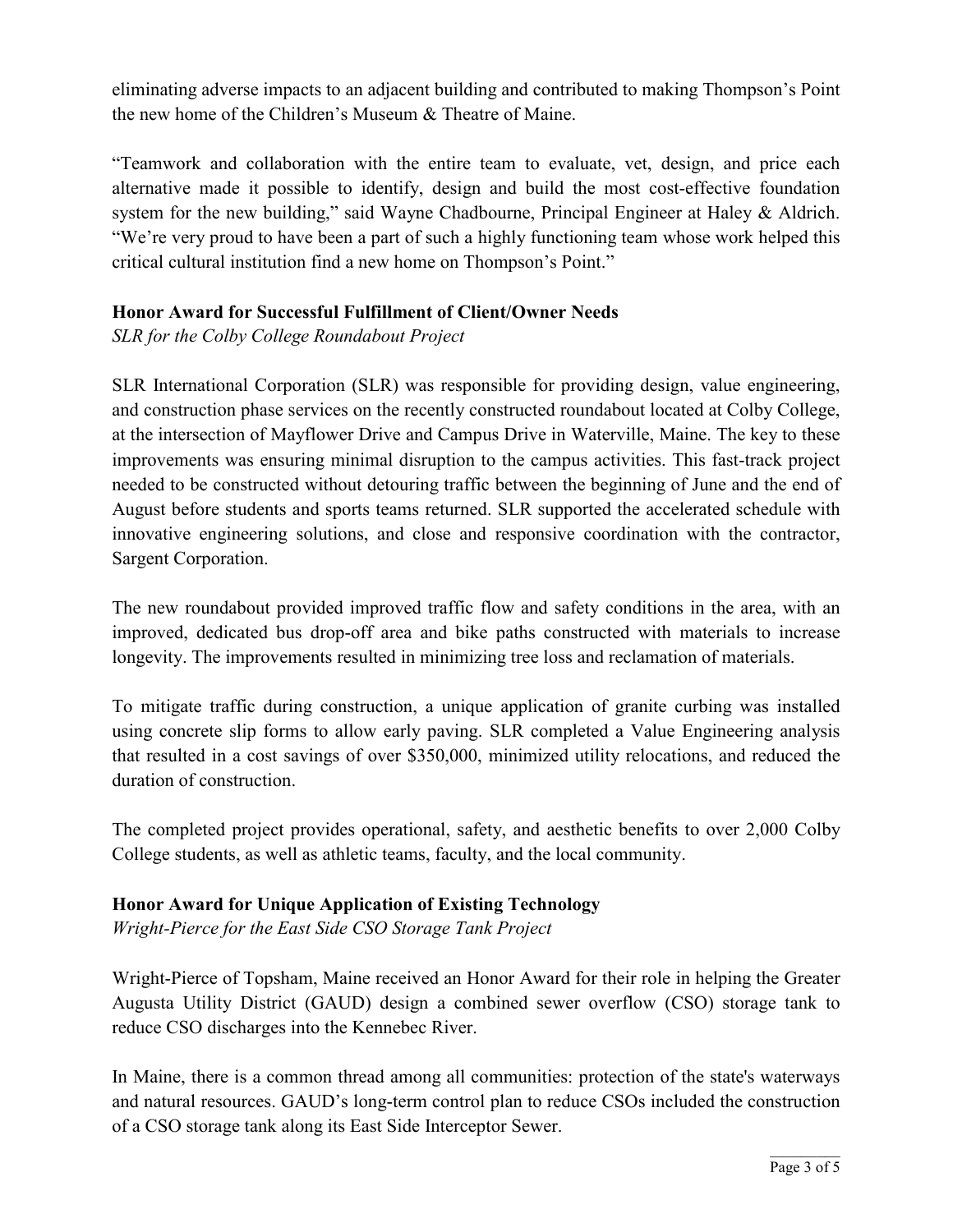GAUD enlisted Wright-Pierce to provide conceptual and final design engineering services for a 1 million gallon prestressed concrete storage tank as part of its CSO mitigation effort. The design was based on GAUD's concept of using a wire-wound, prestressed concrete tank to meet its needs. Typically, a traditional underground tank is utilized for such projects, but GAUD and Wright-Pierce recognized utilization of a tank conventionally used for water storage on a wastewater project would result in cost savings. The project was also able to provide additional site parking and standby power to the entire District campus. The CSO storage tank has performed well and resulted in reduction of over 4 million gallons of CSO discharge in its first year online.

As part of this project, Wright-Pierce also performed an assessment to determine whether the nearby Howard Street Pump Station should be rehabilitated or replaced. The pump station, which was responsible for pumping sanitary flows, was 50 years old and beyond its useful life. It was decided that the most cost-effective approach was replacement of the aging station with a new station as part of the CSO storage tank project. The old pump station was located within Howard Street Park, but the new pump station is located on the same site as the CSO storage tank. This has resulted in the improved appearance of the park.

Kevin Obery, Wright-Pierce's Project Manager for this project, commented that "This was a very interesting project, working with the team from GAUD in fine-tuning the conceptual plan and then preparing the plans and specifications to allow the project to be constructed. The completed project provides an easy-to-operate solution to protect the water quality of the Kennebec River."

# **Honor Award for Sustainable Design Considerations**

*Woodard & Curran for the Carrying Place Bridge Replacement* 

Woodard & Curran has been presented an ACEC Maine Engineering Excellence Award for the Carrying Place Bridge Replacement project in Vinalhaven, Maine.

Woodard & Curran designed, permitted, and performed construction administration for the replacement of Carrying Place Bridge for the Town of Vinalhaven. Carrying Place Bridge is the sole span connecting Calderwood Neck to the rest of Vinalhaven, a town and island 12 miles off the coast of Rockland in Penobscot Bay.

The major quandary in replacing Carrying Place Bridge was reconciling the client's time and budgetary restraints with other priority concerns: resiliency and aesthetics. Deficiencies in the existing structure meant the town needed to act quickly to replace it or risk having to post or close the crossing - critical infrastructure connecting Calderwood Neck with the rest of the Vinalhaven, where stores, services, amenities, emergency services, and the ferry terminal are located.